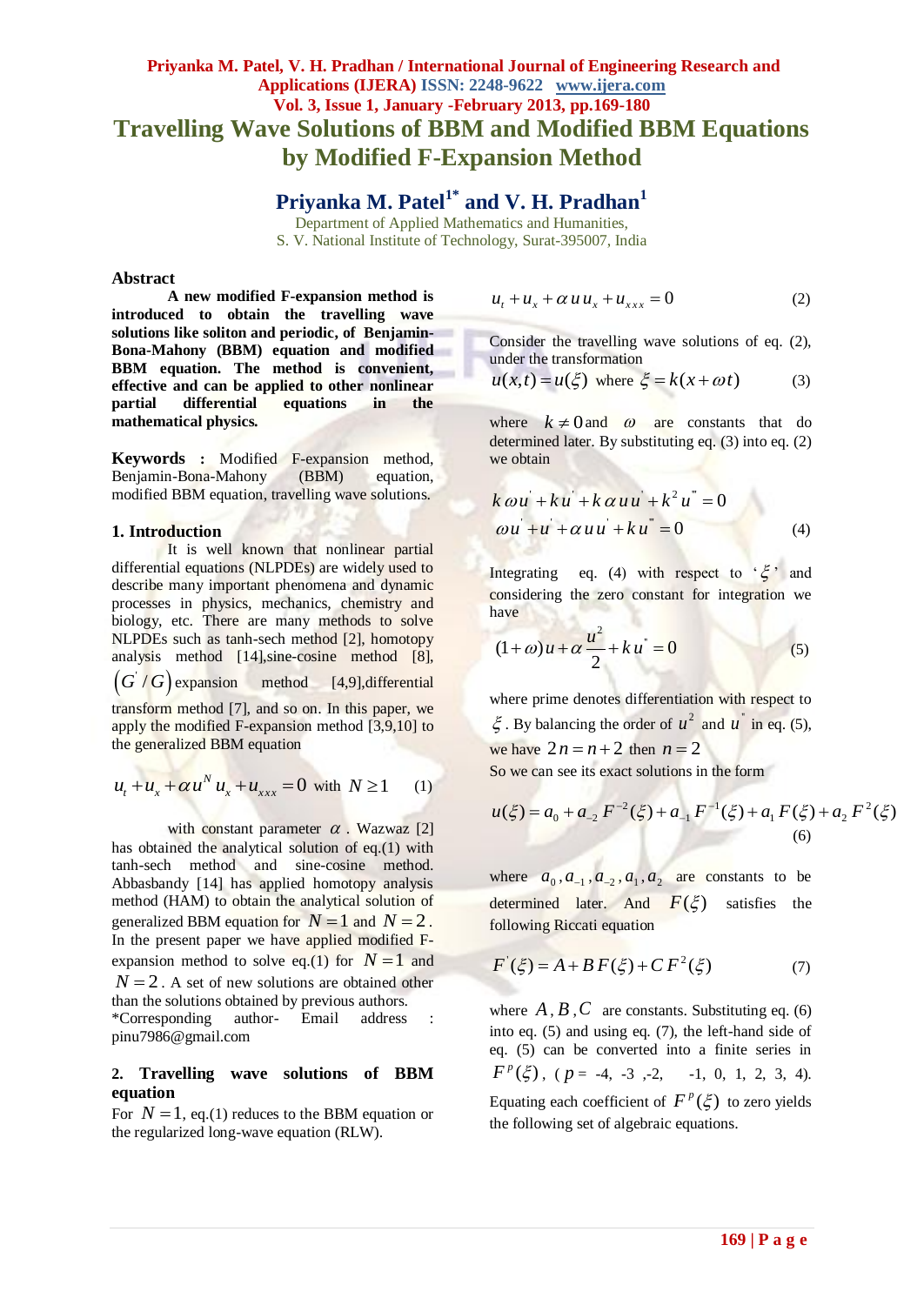## **Priyanka M. Patel, V. H. Pradhan / International Journal of Engineering Research and Applications (IJERA) ISSN: 2248-9622 www.ijera.com Vol. 3, Issue 1, January -February 2013, pp.169-180 Application 12 11 Application**<br> **Application**<br> **Vol. 3**<br>  $(\xi) : \frac{a_{-2}}{2} (12A^2k + a_{-2}\alpha)$ Priyanka M. Patel, V. H. Pradnah<br>Applications (IJER<br>Vol. 3, Issue 1, Ja<br> $\xi$ ):  $\frac{a_{-2}}{2}(12A^2k + a_{-2}\alpha)$

4 2 <sup>2</sup> 2 3 2 1 2 1 2 2 2 2 <sup>1</sup> 1 2 2 0 1 2 1 0 2 1 2 0 2 2 <sup>0</sup> 0 1 2 1 2 0 1 1 2 2 ( ) : 2 10 ( ) : (3 8 ) (1 4 ) 2 ( ) : (1 2 ) (6 ) ( ) : 2 2 2 *a F A k a F A ka ABka a a a F Ak Ba Ca a B k a F a B k ACk a a BCk a a F a BCka C ka ABka A ka a a a a* <sup>2</sup> 1 2 1 0 2 1 2 2 2 <sup>1</sup> 1 2 1 0 3 2 1 2 1 2 4 2 2 2 ( ) : (1 2 ) (6 ) ( ) : 3 4 (1 8 ) 2 ( ) : 2 10 1 ( ) : (12 ) 2 *a F a B k ACk a a ABk a a F BCka B ka a ACk a F C ka BCka a a F a C k a* (8)

Solving the above algebraic equations by symbolic computations, we have the following solutions: **Case 1:**  $A = 0$ , we have

$$
a_0 = a_0, \ a_{-1} = 0, \ a_{-2} = 0, \ a_1 = \frac{-12BCk}{\alpha}, \ a_2 = \frac{-12C^2k}{\alpha}, \ \omega = -1 - B^2k - a_0\alpha
$$
\n<sup>(9)</sup>

**Case 2:**  $B = 0$ , we have

$$
a_0 = a_0, a_{-1} = 0, a_{-2} = 0, a_1 = \frac{12 \times 20}{\alpha}, a_2 = \frac{12 \times 20}{\alpha}, \omega = -1 - B^2 k - a_0 \alpha
$$
  
\nCase 2:  $B = 0$ , we have  
\n
$$
a_0 = a_0, a_{-1} = 0, a_{-2} = 0, a_1 = 0, a_2 = \frac{-12 C^2 k}{\alpha}, \omega = -1 - 8ACk - a_0 \alpha
$$
\n
$$
a_0 = a_0, a_{-1} = 0, a_{-2} = \frac{-12 A^2 k}{\alpha}, a_1 = 0, a_2 = \frac{-12 C^2 k}{\alpha}, \omega = -1 - 8ACk - a_0 \alpha
$$
\nSo we can list the solutions of  $u$  as follows:

So we can list the solutions of  $u$  as follows:

When  $A = 0$ ,  $B = 1$ ,  $C = -1$ , from appendix and case 1, we have

$$
u_1(\xi) = a_0 + \frac{3k}{\alpha} \sec h^2 \left(\frac{\xi}{2}\right)
$$
  
where  $\xi = k(x - (1 + k + a_0 \alpha)t)$  (11)

When  $A = 0, B = -1, C = 1$ , from appendix and case 1, we have

$$
u_2(\xi) = a_0 - \frac{3k}{\alpha} \csc h^2\left(\frac{\xi}{2}\right)
$$
  
where  $\xi = k(x - (1 + k + a_0 \alpha)t)$  (12)

When 
$$
A = \frac{1}{2}
$$
,  $B = 0$ ,  $C = -\frac{1}{2}$ , from appendix and case 2, we have

$$
u_3(\xi) = a_0 - \frac{3k}{\alpha} \left[ \coth(\xi) \pm \csc h(\xi) \right]^2 \tag{13}
$$

$$
u_3(\xi) = a_0 - \frac{3k}{\alpha} \left[ \coth(\xi) \pm \csc h(\xi) \right]^2
$$
\n
$$
u_4(\xi) = a_0 - \frac{3k}{\alpha} \left[ \coth(\xi) \pm \csc h(\xi) \right]^{-2} - \frac{3k}{\alpha} \left[ \coth(\xi) \pm \csc h(\xi) \right]^2
$$
\n
$$
u_4(\xi) = a_0 - \frac{3k}{\alpha} \left[ \coth(\xi) \pm \csc h(\xi) \right]^{-2}
$$
\n
$$
(14)
$$

$$
u_{5}(\xi) = a_{0} - \frac{3k}{\alpha} \left[ \tanh(\xi) \pm i \sec h(\xi) \right]^{2}
$$
 (15)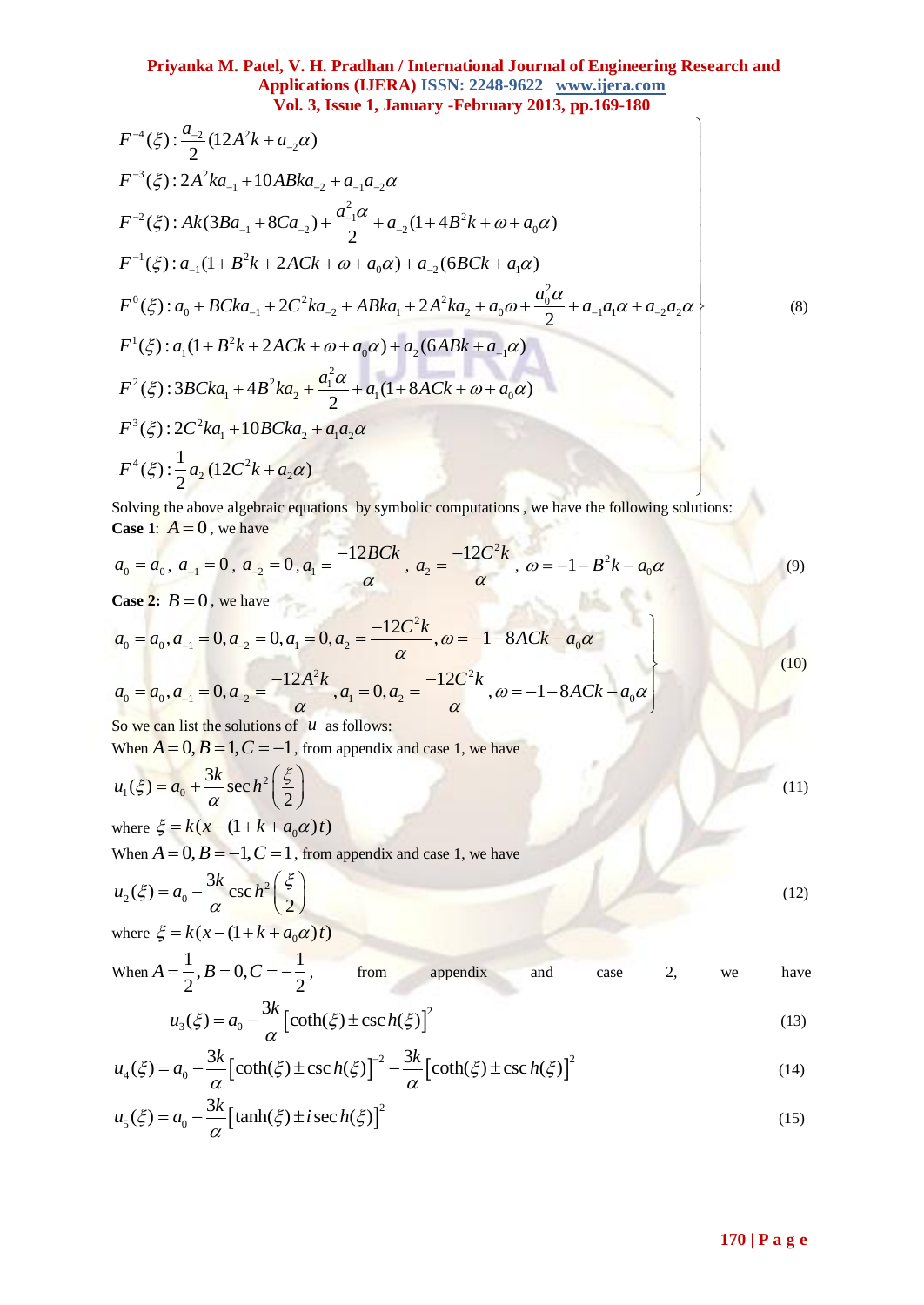# **Priyanka M. Patel, V. H. Pradhan / International Journal of Engineering Research and Applications (IJERA) ISSN: 2248-9622 www.ijera.com**

111yanka W. I det, V. II. I raduan / Interladional 3001 hal of Engineering Research and Applications (IJERA) ISSN: 2248-9622 www.ijera.com  
\nVol. 3, Issue 1, January -February 2013, pp.169-180

\n
$$
u_6(\xi) = a_0 - \frac{3k}{\alpha} \left[ \tanh(\xi) \pm i \sec h(\xi) \right]^{-2} - \frac{3k}{\alpha} \left[ \tanh(\xi) \pm i \sec h(\xi) \right]^2
$$
\nwhere 
$$
\xi = k \left( x - (1 - 2k + a_0 \alpha)t \right)
$$

\n(16)

where 
$$
\zeta = \kappa \left( \lambda - (1 - 2\kappa + a_0 \alpha) t \right)
$$
  
When  $A = 1$ ,  $B = 0$ ,  $C = -1$ , from appendix and case 2, we have

$$
u_7(\xi) = a_0 - \frac{12k}{\alpha} \tanh^2(\xi)
$$
\n(17)

$$
u_7(\xi) = a_0 - \frac{12k}{\alpha} \tanh(\xi)
$$
\n
$$
u_8(\xi) = a_0 - \frac{12k}{\alpha} \tanh^2(\xi) - \frac{12k}{\alpha} \tanh^2(\xi)
$$
\n(18)

$$
u_{\alpha}(\xi) = a_{0} - \frac{v_{0}}{\alpha} \left[ \tanh(\xi) \pm i \sec h(\xi) \right] - \frac{v_{0}}{\alpha} \left[ \tanh(\xi) \pm i \sec h(\xi) \right]
$$
(16)  
\nwhere  $\xi = k(x - (1 - 2k + a_{0}\alpha)t)$   
\nWhen  $A = 1, B = 0, C = -1$ , from appendix and case 2, we have  
\n $u_{\gamma}(\xi) = a_{0} - \frac{12k}{\alpha} \tanh^{2}(\xi)$   
\n $u_{\alpha}(\xi) = a_{0} - \frac{12k}{\alpha} \tanh^{2}(\xi) - \frac{12k}{\alpha} \tanh^{2}(\xi)$   
\n $u_{\beta}(\xi) = a_{0} - \frac{12k}{\alpha} \coth^{2}(\xi)$   
\n $u_{\beta}(\xi) = a_{0} - \frac{12k}{\alpha} \coth^{2}(\xi) - \frac{12k}{\alpha} \coth^{2}(\xi)$   
\n $u_{\alpha}(\xi) = a_{0} - \frac{12k}{\alpha} \cot^{2}(\xi) - \frac{12k}{\alpha} \cot^{2}(\xi)$   
\n $u_{\alpha}(\xi) = a_{0} - \frac{3k}{\alpha} [\sec(\xi) + \tan(\xi)]^{2}$   
\n $u_{12}(\xi) = a_{0} - \frac{3k}{\alpha} [\csc(\xi) - \cot(\xi)]^{2}$   
\n $u_{13}(\xi) = a_{0} - \frac{3k}{\alpha} [\csc(\xi) - \cot(\xi)]^{2}$   
\n $u_{14}(\xi) = a_{0} - \frac{3k}{\alpha} [\csc(\xi) - \cot(\xi)]^{2}$   
\n $u_{15}(\xi) = a_{0} - \frac{3k}{\alpha} [\csc(\xi) - \cot(\xi)]^{2}$   
\n $u_{16}(\xi) = a_{0} - \frac{3k}{\alpha} [\csc(\xi) - \cot(\xi)]^{2}$   
\n $u_{18}(\xi) = a_{0} - \frac{3k}{\alpha} [\csc(\xi) - \cot(\xi)]^{2}$   
\n $u_{19}(\xi) = a_{0} - \frac{3k}{\alpha} [\csc(\$ 

where 
$$
\xi = k(x - (1 - 8k + a_0 \alpha)t)
$$

When  $A = \frac{1}{2}$ ,  $B = 0$ ,  $C = \frac{1}{2}$  $\frac{1}{2}$ ,  $\frac{1}{2}$  – 0, c –  $\frac{1}{2}$  $A = \frac{1}{2}$ ,  $B = 0$ ,  $C = \frac{1}{2}$ , from appendix and case 2, we have

$$
u_{11}(\xi) = a_0 - \frac{3k}{\alpha} \left[ \sec(\xi) + \tan(\xi) \right]^2
$$
  
\n
$$
u_{12}(\xi) = a_0 - \frac{3k}{\alpha} \left[ \sec(\xi) + \tan(\xi) \right]^2 - \frac{3k}{\alpha} \left[ \sec(\xi) + \tan(\xi) \right]^2
$$
\n(21)

$$
u_{11}(\xi) = a_0 - \frac{3\kappa}{\alpha} \left[ \sec(\xi) + \tan(\xi) \right]^2
$$
\n
$$
u_{12}(\xi) = a_0 - \frac{3\kappa}{\alpha} \left[ \sec(\xi) + \tan(\xi) \right]^{2} - \frac{3\kappa}{\alpha} \left[ \sec(\xi) + \tan(\xi) \right]^{2}
$$
\n(22)

$$
u_{13}(\xi) = a_0 - \frac{3k}{\alpha} \left[ \csc(\xi) - \cot(\xi) \right]^2
$$
\n
$$
\xi = a_0 - \frac{3k}{\alpha} \left[ \csc(\xi) - \cot(\xi) \right]^2 - \frac{3k}{\alpha} \left[ \csc(\xi) - \cot(\xi) \right]^2
$$
\n(24)

$$
u_{13}(\xi) = a_0 - \frac{3\kappa}{\alpha} \left[ \csc(\xi) - \cot(\xi) \right]^2
$$
\n
$$
u_{14}(\xi) = a_0 - \frac{3\kappa}{\alpha} \left[ \csc(\xi) - \cot(\xi) \right]^{-2} - \frac{3\kappa}{\alpha} \left[ \csc(\xi) - \cot(\xi) \right]^2
$$
\n(24)

where  $\xi = k(x - (1 + 2k + a_0 \alpha)t)$ When  $A = -\frac{1}{2}$ ,  $B = 0$ ,  $C = -\frac{1}{2}$  $A = -\frac{1}{2}$ ,  $B = 0$ ,  $C = -\frac{1}{2}$ , from appendix and case 2, we have

When 
$$
A = -\frac{1}{2}
$$
,  $B = 0$ ,  $C = -\frac{1}{2}$ , from appendix and case 2, we have  
\n
$$
u_{15}(\xi) = a_0 - \frac{3k}{\alpha} \Big[ \sec(\xi) - \tan(\xi) \Big]^2
$$
\n(25)  
\n
$$
u_{16}(\xi) = a_0 - \frac{3k}{\alpha} \Big[ \sec(\xi) - \tan(\xi) \Big]^{2} - \frac{3k}{\alpha} \Big[ \sec(\xi) - \tan(\xi) \Big]^{2}
$$
\n(26)

$$
u_{15}(\xi) = a_0 - \frac{3\kappa}{\alpha} \left[ \sec(\xi) - \tan(\xi) \right]^2
$$
\n
$$
u_{16}(\xi) = a_0 - \frac{3k}{\alpha} \left[ \sec(\xi) - \tan(\xi) \right]^2 - \frac{3k}{\alpha} \left[ \sec(\xi) - \tan(\xi) \right]^2
$$
\n(26)

$$
u_{17}(\xi) = a_0 - \frac{3k}{\alpha} \left[ \csc(\xi) + \cot(\xi) \right]^2
$$
\n
$$
u_{18}(\xi) = a_0 - \frac{3k}{\alpha} \left[ \csc(\xi) + \cot(\xi) \right]^2 - \frac{3k}{\alpha} \left[ \csc(\xi) + \cot(\xi) \right]^2
$$
\n(28)

$$
u_{18}(\xi) = a_0 - \frac{3k}{\alpha} \left[ \csc(\xi) + \cot(\xi) \right]^{-2} - \frac{3k}{\alpha} \left[ \csc(\xi) + \cot(\xi) \right]^2
$$
  
where  $\xi = k(x - (1 + 2k + a_0 \alpha)t)$  (28)

When  $A = 1(-1)$ ,  $B = 0$ ,  $C = 1(-1)$ , from appendix and case 2, we have

$$
u_{19}(\xi) = a_0 - \frac{12k}{\alpha} \tan^2(\xi)
$$
\n(29)

$$
u_{19}(\xi) = u_0 - \frac{12k}{\alpha} \tan(\xi)
$$
\n
$$
u_{20}(\xi) = a_0 - \frac{12k}{\alpha} \tan^{-2}(\xi) - \frac{12k}{\alpha} \tan^2(\xi)
$$
\n(30)

$$
u_{21}(\xi) = a_0 - \frac{12k}{\alpha} \cot^2(\xi)
$$
\n(31)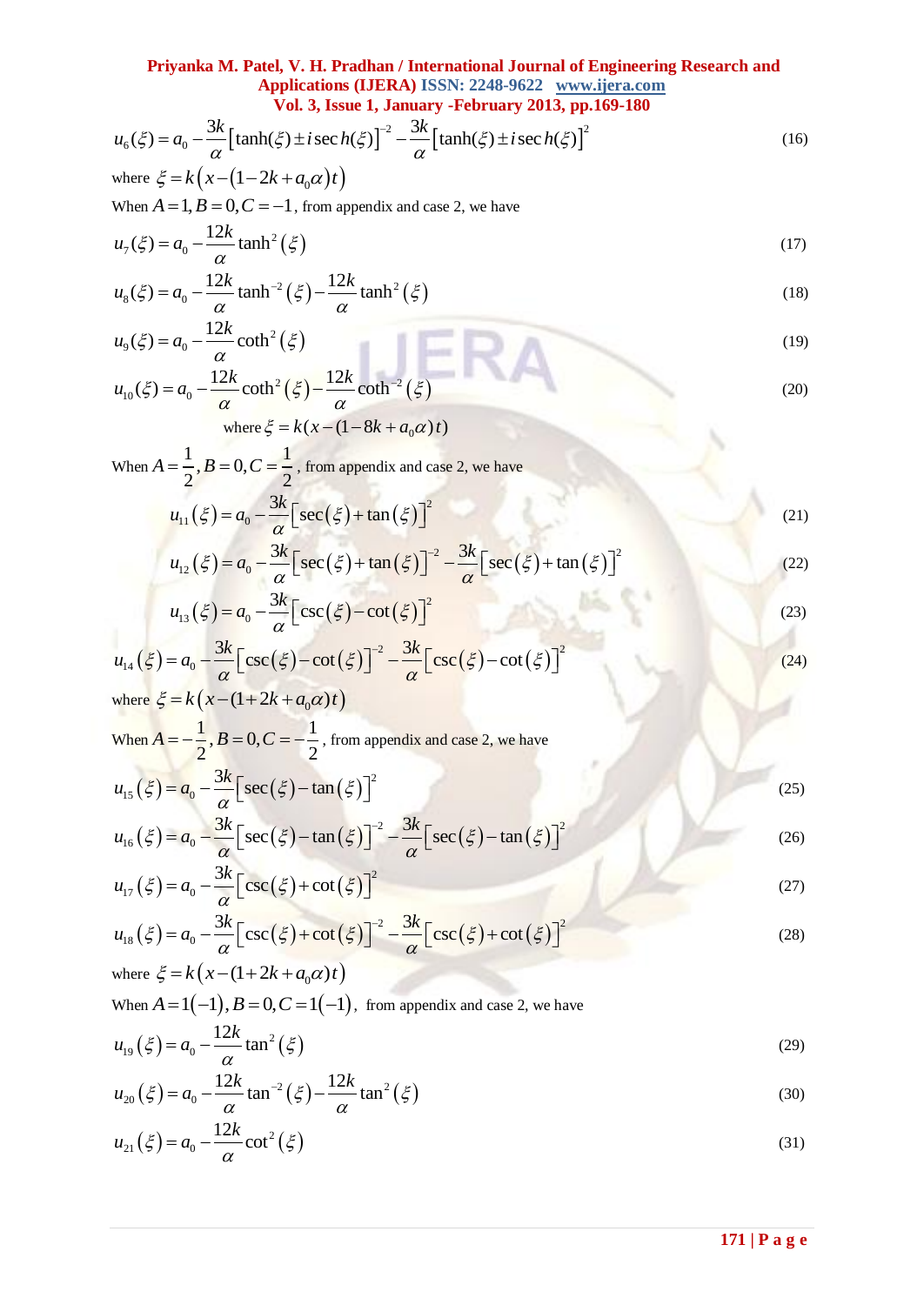# **Priyanka M. Patel, V. H. Pradhan / International Journal of Engineering Research and Applications (IJERA) ISSN: 2248-9622 www.ijera.com**

$$
u_{22}(\xi) = a_0 - \frac{12k}{\alpha} \cot^2(\xi) - \frac{12k}{\alpha} \cot^2(\xi)
$$
\n
$$
\text{where } \xi = k\left(x - (1 + 8k + a_0\alpha)t\right)
$$
\n(32)

#### **2.1 Discussion**

Travelling wave solutions from eq.(11) to eq.(20) represents the soliton solutions and from eq. (21) to eq.(32) represents the periodic solutions.

We discuss one travelling wave solution given by eq. (11). The travelling wave solution (11) is a solitary like solution which does not change its shape and propagates at constant speed. It is a stable solution. The first observation of this kind of wave was made in 1834 by John Scott Russell [5]. If we draw the solution with a constant speed, we will get the following figure (A.1) which shows the right moving wave at different values of *t* .



Fig. A.1. Plot of travelling wave solution eq. (11) with  $k = \alpha = a_0 = 1$  and  $t = 0, 1, 2, 3$ 

If we draw the travelling wave solution (11) with different positive values of  $\alpha$  (  $\alpha = 1, 1.5, 2$ , we will get the following figure (A.2-I) which shows the value of positive amplitude in decreasing. In other words the value of positive amplitude tends to zero. From this physically we can say that the fluid becomes more .

spread out. If we take negative values of  $\alpha$  $\alpha = -1, -1.5, -2$ , we will get the following figure (A.2-II) which shows the value of negative amplitude. Here negative amplitude means the wave is going to look upside down. From figures (A.2-I) and (A.2-II) we can say that positive and negative amplitudes are the same



Fig. A.2. Different solitary waves profiles given by eq. (11) at  $t = 0$ ,  $a_0 = k = 1$  for (I)  $\alpha = 1, 1.5, 2$  and (II)  $\alpha = -1, -1.5, -2$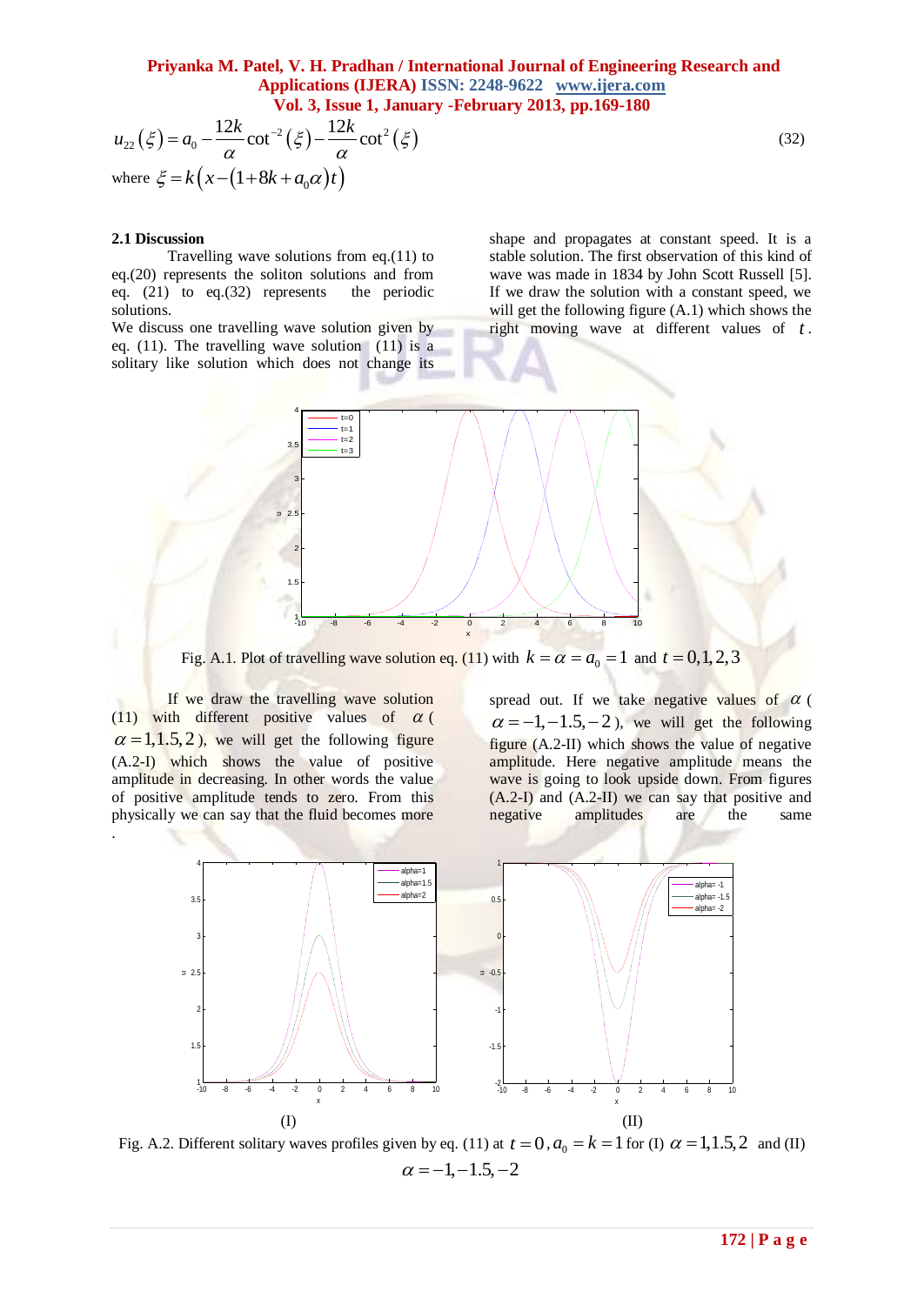If we draw the travelling wave solution (11) with different values of  $k$  ( $k = 1, 2, 3$ ), we will get the following figure (A.3) which describes the value of

amplitude in increasing. The amplitude is proportional to the velocity, which means that larger pulse travel faster than smaller ones.



Fig. A.3. Different solitary waves profiles given by eq. (11) at  $t = 1$ ,  $a_0 = \alpha = 1$  for  $k = 1, 2, 3$ The other solitary and periodic solutions are graphically shown in fig.(A.4) to fig.(A.10).



Fig.A.4. Travelling wave solution given by eq. (17) with values  $a_0 = \alpha = k = 1$  and Fig.A.5. Travelling wave solution given by eq.(14) with values  $a_0 = 2$  and  $\alpha = k = 1$ 



Fig.A.6 Travelling wave solution given by absolute of eq. (15) with values  $a_0 = 2$  and  $\alpha = k = 1$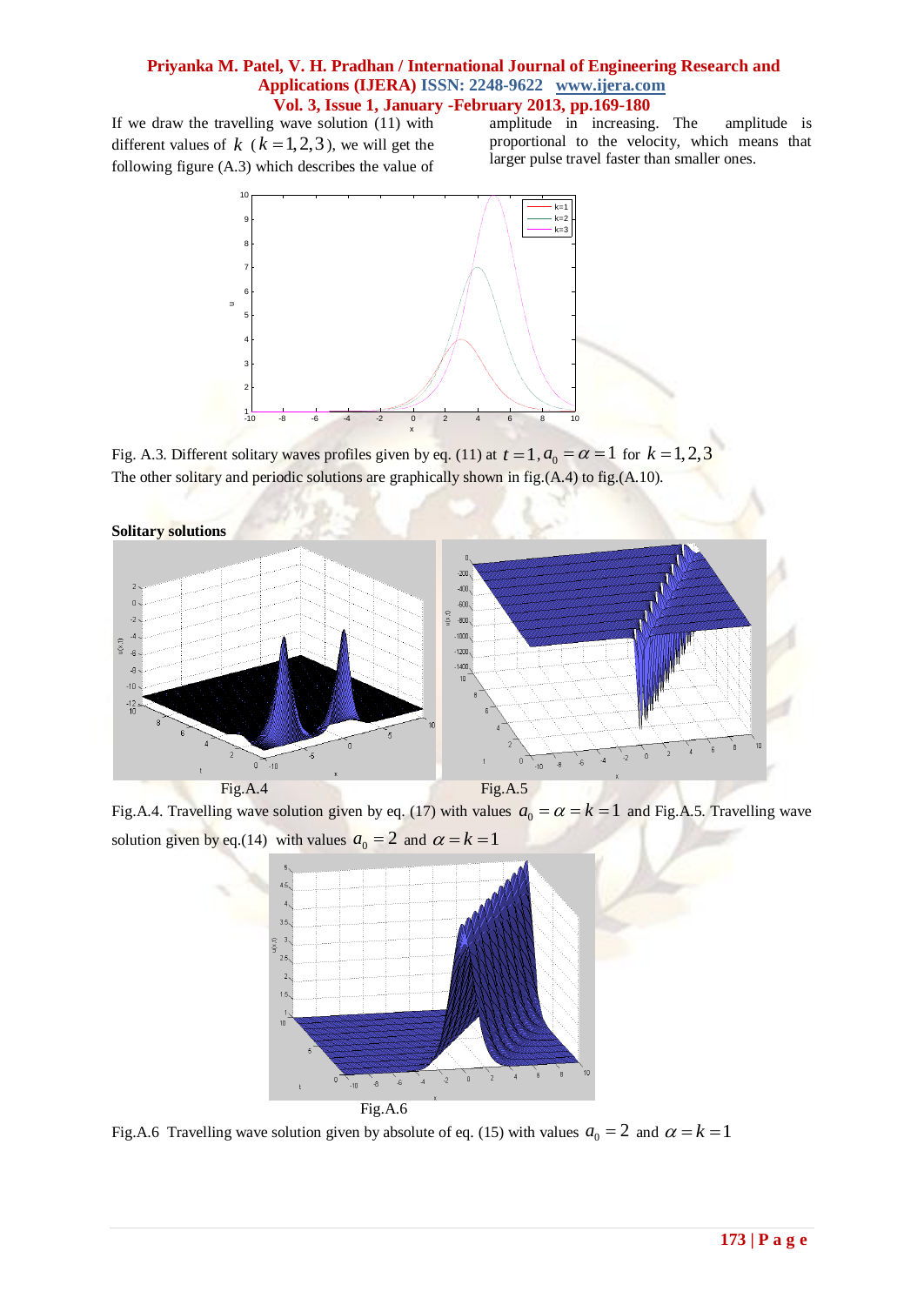**Trigonometric solutions :**



Fig.A.7. Travelling wave solution given by eq. (23) and Fig.A.8 travelling wave solution given by eq.(25) with



Fig.A.9. Travelling wave solution given by eq. (29) and Fig.A.10. Travelling wave solution given by eq.(31) with values  $a_0 = \alpha = k = 1$ 

### **3. Travelling wave solutions of modified BBM equation**

For 
$$
N = 2
$$
, eq.(1) reduces to the modified BBM equation.  
\n $u_t + u_x + \alpha u^2 u_x + u_{xxx} = 0$  (33)  
\nNow, we construct the travelling wave solutions of eq. (33), under the transformation

Now, we consider the traveling wave solutions of eq. (33), under the transformation  

$$
v(x,t) = v(\xi)
$$
 where  $\xi = k(x + \omega t)$  (34)

where 
$$
k \neq 0
$$
 and  $\omega$  are constants. Substituting eq. (34) into the eq. (33), we get  
\n $k \omega v' + k v' + \alpha k v^2 v' + k^3 v'' = 0$  (35)

Integrating eq. (35) with respect to ' $\xi$ ' and considering the zero constant for integration we have

$$
(1+\omega)v + \frac{\alpha}{3}v^3 + k^2v^* = 0
$$
\n(36)

where prime denotes differentiation with respect to  $\xi$ . By balancing the order of  $v^3$  and  $v'$  in eq. (36), we have

$$
3m = m + 2 \text{ then } m = 1. \text{ So we can write}
$$
  

$$
v(\xi) = a_0 + a_{-1} F^{-1}(\xi) + a_1 F(\xi)
$$
 (37)

where  $a_0$ ,  $a_{-1}$ ,  $a_1$  are constants to be determined later. And  $F(\xi)$  satisfies Riccati equation given by eq. (7). Substituting eq. (37) into eq. (36) and using eq. (7), the left-hand side of eq. (36) can be converted into a finite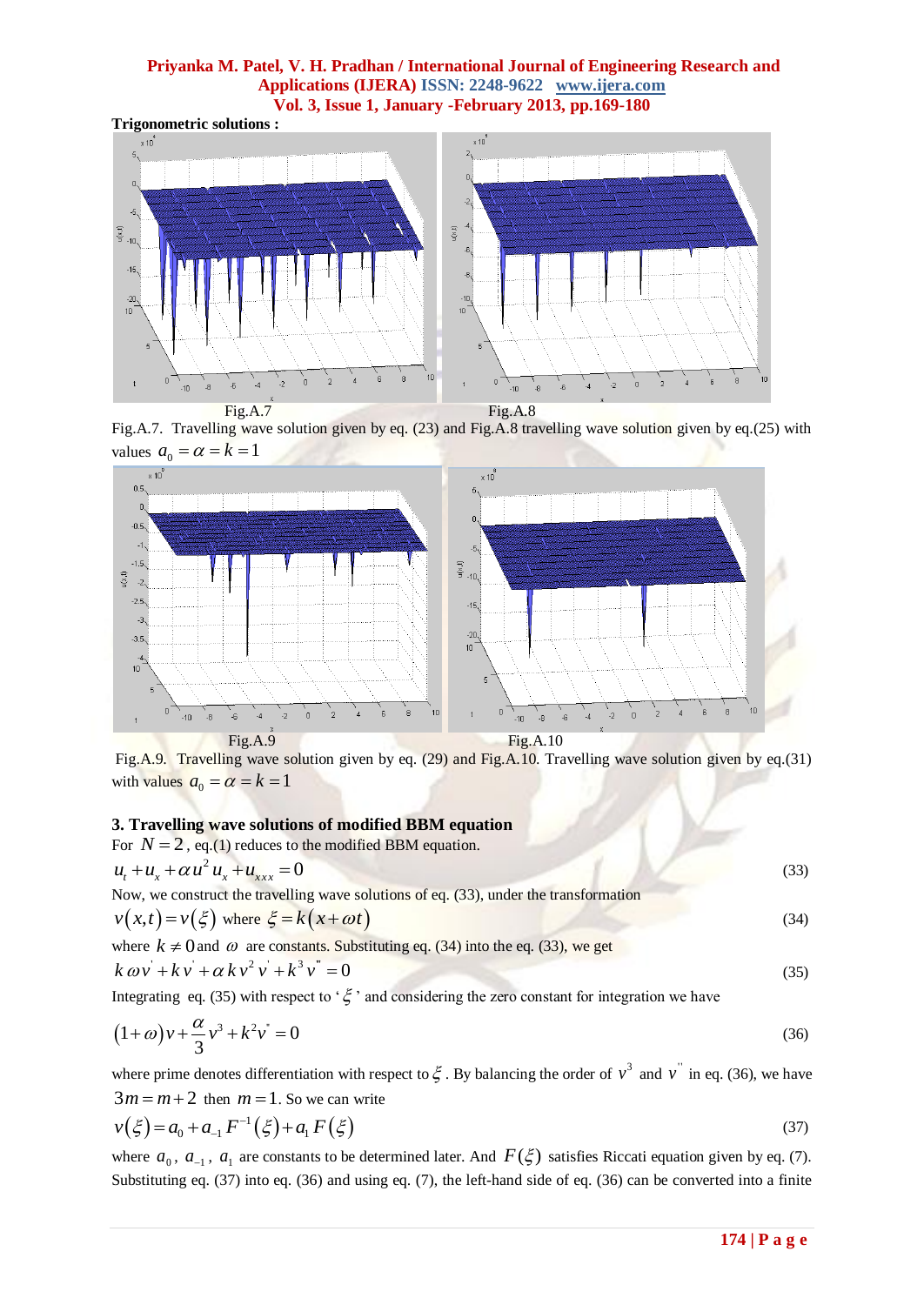series in  $F^p(\xi)$ , ( $p = -3, -2, -1, 0, 1, 2, 3$ ). Equating each coefficient of  $F^p(\xi)$  to zero yields the following

serts in T (g), (p = 3, 2, 1, 0, 1, 2, 3). Equating each coefficient of T (g) to zero  
\nset of algebraic equations.  
\n
$$
F^{-3}(\xi): 2A^2k^2a_{-1} + \frac{a_{-1}^3\alpha}{3}
$$
\n
$$
F^{-2}(\xi): 3ABk^2a_{-1} + a_0a_{-1}^2\alpha
$$
\n
$$
F^{-1}(\xi): a_{-1} + B^2k^2a_{-1} + 2ACk^2a_{-1} + a_{-1}\omega + a_0^2a_{-1}\alpha + a_{-1}^2a_1\alpha
$$
\n
$$
F^0(\xi): a_0 + BCk^2a_{-1} + ABk^2a_1 + a_0\omega + \frac{a_0^3\alpha}{3} + 2a_0a_{-1}a_1\alpha
$$
\n
$$
F^1(\xi): a_1 + B^2k^2a_1 + 2ACk^2a_1 + a_1\omega + a_0^2a_1\alpha + a_{-1}a_1^2\alpha
$$
\n
$$
F^2(\xi): 3BCk^2a_1 + a_0a_1^2\alpha
$$
\n
$$
F^3(\xi): 2C^2k^2a_1 + \frac{a_1^3\alpha}{3}
$$

Solving the algebraic equations above by symbolic computations, we have the following solutions:

Case 3: 
$$
A = 0
$$
, we have  
\n $a_0 = \pm i B k \sqrt{\frac{3}{2\alpha}}$ ,  $a_{-1} = 0$ ,  $a_1 = \pm i C k \sqrt{\frac{6}{\alpha}}$ ,  $\omega = -1 + \frac{B^2 k^2}{2}$   
\nCase 4:  $B = 0$ , we have  
\n $a_0 = 0, a_{-1} = 0$ ,  $a_1 = \pm i C k \sqrt{\frac{6}{\alpha}}$ ,  $\omega = -1 - 2ACk^2$  (39)

$$
a_0 = 0, a_{-1} = 0, a_1 = \pm i C k \sqrt{\frac{6}{\alpha}}, \omega = -1 - 2ACk^2
$$
  
\n
$$
a_0 = 0, a_{-1} = \pm i A k \sqrt{\frac{6}{\alpha}}, a_1 = \pm i C k \sqrt{\frac{6}{\alpha}}, \omega = -1 + 4ACk^2
$$
\n(40)

So we can list the solutions of  $\nu$  as follows:

When  $A = 0, B = 1, C = -1$ , from appendix and case 3, we have

$$
v_1(\xi) = \pm i \sqrt{\frac{3}{2\alpha}} k \tanh\left(\frac{\xi}{2}\right)
$$
  
\nwhere  $\xi = k \left(x + \left(-1 + \frac{k^2}{2}\right)t\right)$   
\nWhen  $A = 0, B = -1, C = 1$ , from appendix and case 3, we have  
\n
$$
v_2(\xi) = \pm i k \sqrt{\frac{3}{2\alpha}} \coth\left(\frac{\xi}{2}\right)
$$
\n(42)

$$
v_2(\xi) = \pm i k \sqrt{\frac{3}{2\alpha}} \coth\left(\frac{\xi}{2}\right)
$$
  
where  $\xi = k \left(x + \left(-1 + \frac{k^2}{2}\right)t\right)$  (42)

When 
$$
A = \frac{1}{2}
$$
,  $B = 0$ ,  $C = -\frac{1}{2}$ , from appendix and case 4, we have  
\n
$$
v_3(\xi) = \pm \frac{ik}{2} \sqrt{\frac{6}{\alpha}} \left[ \coth(\xi) \pm \csch(\xi) \right]
$$
\n(43)

$$
v_4(\xi) = \pm \frac{ik}{2} \sqrt{\frac{6}{\alpha}} \Big[ \tanh(\xi) \pm i \sec h(\xi) \Big]
$$
\n(44)

(38)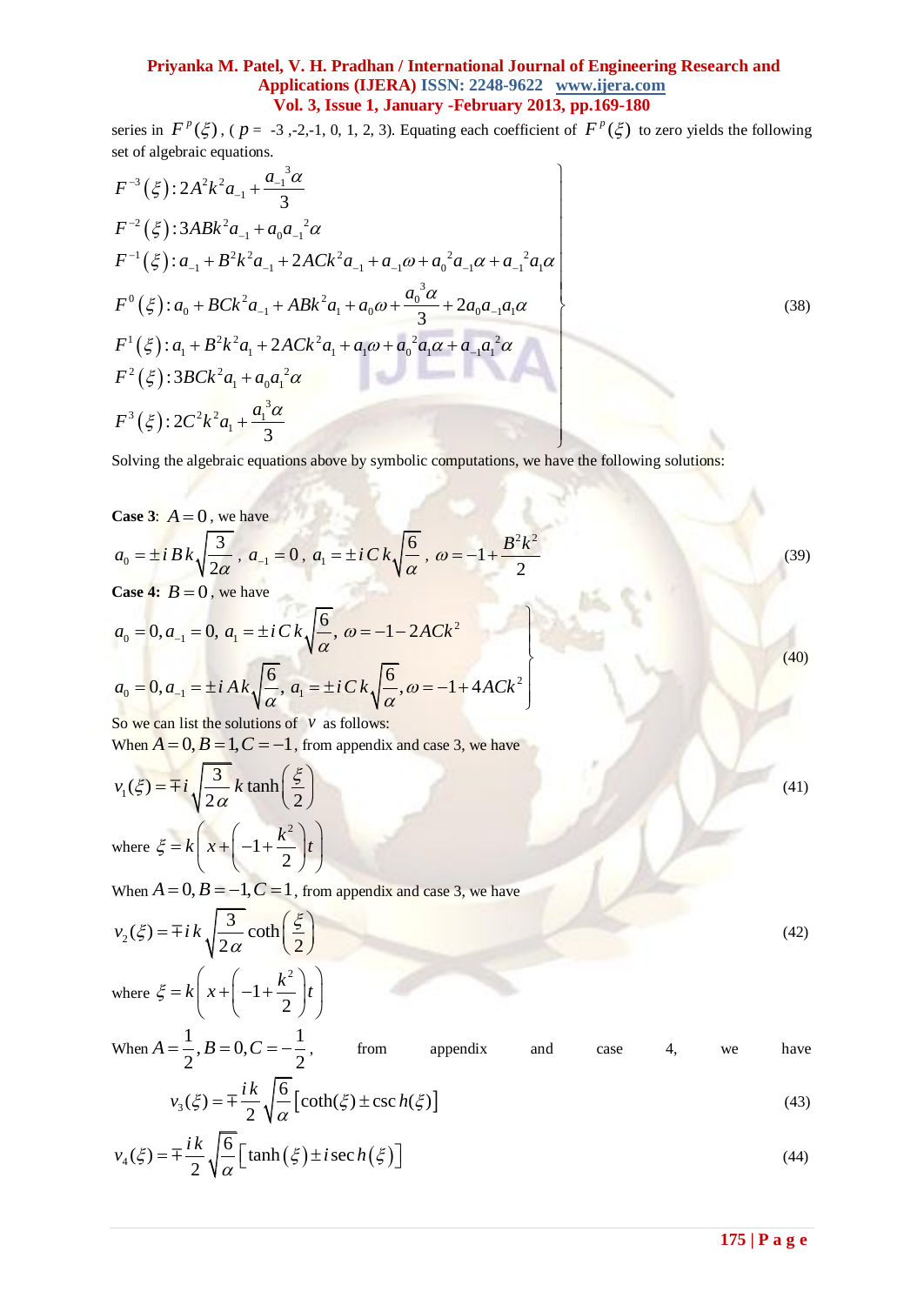where 
$$
\xi = k\left(x - \left(1 - \frac{k^2}{2}\right)t\right)
$$
  
\n $v_s(\xi) = \pm \frac{i k}{2} \sqrt{\frac{6}{\alpha}} \left[\coth(\xi) \pm \csc h(\xi)\right]^{-1} \pm \frac{i k}{2} \sqrt{\frac{6}{\alpha}} \left[\coth(\xi) \pm \csc h(\xi)\right]$  (45)  
\n $v_s(\xi) = \pm \frac{i k}{2} \sqrt{\frac{6}{\alpha}} \left[\tanh(\xi) \pm i \sec h(\xi)\right]^{-1} \pm \frac{i k}{2} \sqrt{\frac{6}{\alpha}} \left[\tanh(\xi) \pm i \sec h(\xi)\right]$  (46)  
\nwhere  $\xi = k\left(x - (1 + k^2)t\right)$   
\nWhen  $A = 1, B = 0, C = -1$ , from appendix and case 4, we have  
\n $v_s(\xi) = \mp i k \sqrt{\frac{6}{\alpha}} \tanh(\xi)$   
\n $v_s(\xi) = \pm i k \sqrt{\frac{6}{\alpha}} \coth^{-1}(\xi) \mp i k \sqrt{\frac{6}{\alpha}} \tanh(\xi)$   
\n $v_{0}(\xi) = \pm i k \sqrt{\frac{6}{\alpha}} \left[\tanh^{-1}(\xi) \mp i k \sqrt{\frac{6}{\alpha}} \tanh(\xi)$   
\n $v_{10}(\xi) = \pm i k \sqrt{\frac{6}{\alpha}} \left[\tanh^{-1}(\xi) \mp i k \sqrt{\frac{6}{\alpha}} \tanh(\xi)\right]$   
\nWhen  $A = \frac{1}{2}, B = 0, C = \frac{1}{2}$ , from appendix and case 4, we have  
\n $v_{11}(\xi) = \pm \frac{i k}{2} \sqrt{\frac{6}{\alpha}} \left[\sec(\xi) - \cot(\xi)\right]$   
\nwhere  $\xi = k\left(x - \left(1 + \frac{1}{2}k^2\right)t\right)$   
\n $v_{12}(\xi) = \pm \frac{i k}{2} \sqrt{\frac{6}{\alpha}} \left[\csc(\xi) - \cot(\xi)\right]^{-1} \pm \frac{i k}{2} \sqrt{\frac{6}{\alpha}} \left[\sec(\xi) + \tan(\xi)\right]$   
\n $v_{13}(\xi) = \pm \frac{i k}{2} \sqrt{\frac{6}{\alpha}} \left[\csc(\xi) - \cot(\xi)\right]^{-1} \pm \frac{i$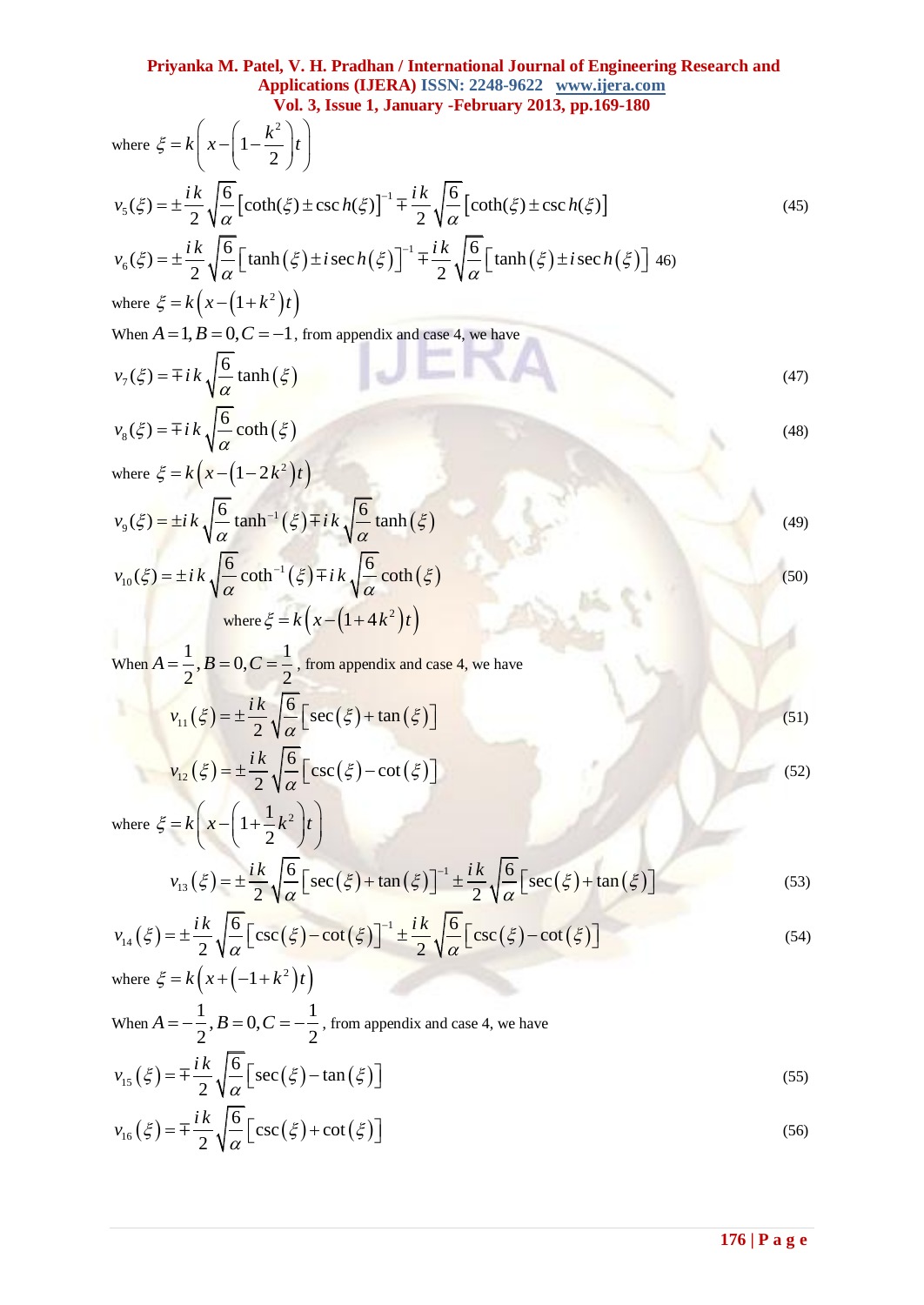where 
$$
\xi = k\left(x - \left(1 + \frac{k^2}{2}\right)t\right)
$$
  
\n
$$
v_{17}(\xi) = \pm \frac{ik}{2} \sqrt{\frac{6}{\alpha}} \left[\sec(\xi) - \tan(\xi)\right]^{-1} \pm \frac{ik}{2} \sqrt{\frac{6}{\alpha}} \left[\sec(\xi) - \tan(\xi)\right]
$$
\n
$$
v_{18}(\xi) = \pm \frac{ik}{2} \sqrt{\frac{6}{\alpha}} \left[\csc(\xi) + \cot(\xi)\right]^{-1} \pm \frac{ik}{2} \sqrt{\frac{6}{\alpha}} \left[\csc(\xi) + \cot(\xi)\right]
$$
\n(58)

$$
v_{17}(\xi) = \pm \frac{\pi}{2} \sqrt{\frac{2}{\alpha}} \left[ \sec(\xi) - \tan(\xi) \right]^{-1} \pm \frac{\pi}{2} \sqrt{\frac{2}{\alpha}} \left[ \sec(\xi) - \tan(\xi) \right]
$$
(57)  

$$
v_{18}(\xi) = \pm \frac{ik}{2} \sqrt{\frac{6}{\alpha}} \left[ \csc(\xi) + \cot(\xi) \right]^{-1} \pm \frac{ik}{2} \sqrt{\frac{6}{\alpha}} \left[ \csc(\xi) + \cot(\xi) \right]
$$
(58)

where 
$$
\xi = k(x + (-1 + k^2)t)
$$
  
When  $A = 1(-1), B = 0, C = 1(-1)$ , from appendix and case 4, we have

$$
v_{19}(\xi) = \pm(\mp)ik\sqrt{\frac{6}{\alpha}}\tan(\xi)
$$
\n
$$
v_{20}(\xi) = \pm(\mp)ik\sqrt{\frac{6}{\alpha}}\cot(\xi)
$$
\n(59)

where 
$$
\xi = k(x - (1 + 2k^2)t)
$$
  
\n
$$
v_{21}(\xi) = \pm(\mp)ik\sqrt{\frac{6}{\alpha}}\tan^{-1}(\xi) \pm (\mp)ik\sqrt{\frac{6}{\alpha}}\tan(\xi)
$$
\n
$$
v_{22}(\xi) = \pm(\mp)ik\sqrt{\frac{6}{\alpha}}\cot^{-1}(\xi) \pm (\mp)ik\sqrt{\frac{6}{\alpha}}\cot(\xi)
$$
\nwhere  $\xi = k(x + (-1 + 4k^2)t)$  (62)

The travelling wave solutions given by eq.(41) to eq.(50) represents soliton-like solutions and eq.(51) to eq.(62) represents periodic solutions. Some absolute of solitary and periodic solutions are shown in fig.(B.1) to fig.(B.6).

**Solitary solutions:**

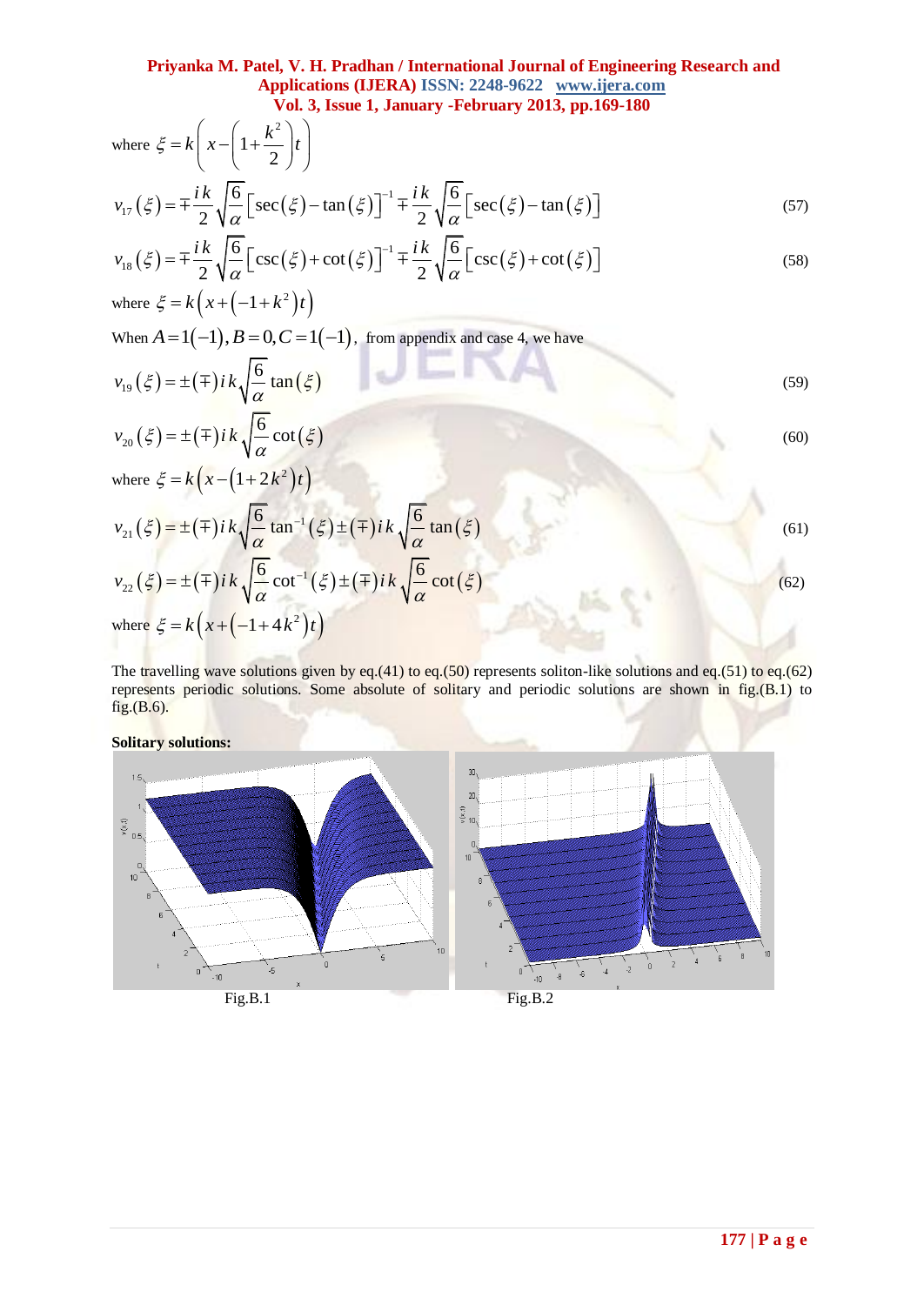

Fig.B.1 Travelling wave solution given by eq.(41), Fig.B.2 Travelling wave solution given by eq.(42) and Fig.B.3 Travelling wave solution given by eq.(47) with values  $\alpha = k = 1$ 



Fig.B.6

Fig.B.4 Travelling wave solution given by eq. (51), Fig.B.5 Travelling solution given by eq.(56) and Fig.B.6 Travelling wave solution given by eq.(60) with values  $\alpha = k = 1$ 

#### **4. Conclusion**

In this paper, we have used a modified Fexpansion method to construct more exact solutions of the nonlinear BBM and modified BBM equations with the aid of Mathematica. We have

shown that this method is direct, concise, effective and can be applied to other NLPDEs in the mathematical physics. All the obtained solutions satisfies BBM and modified BBM equations.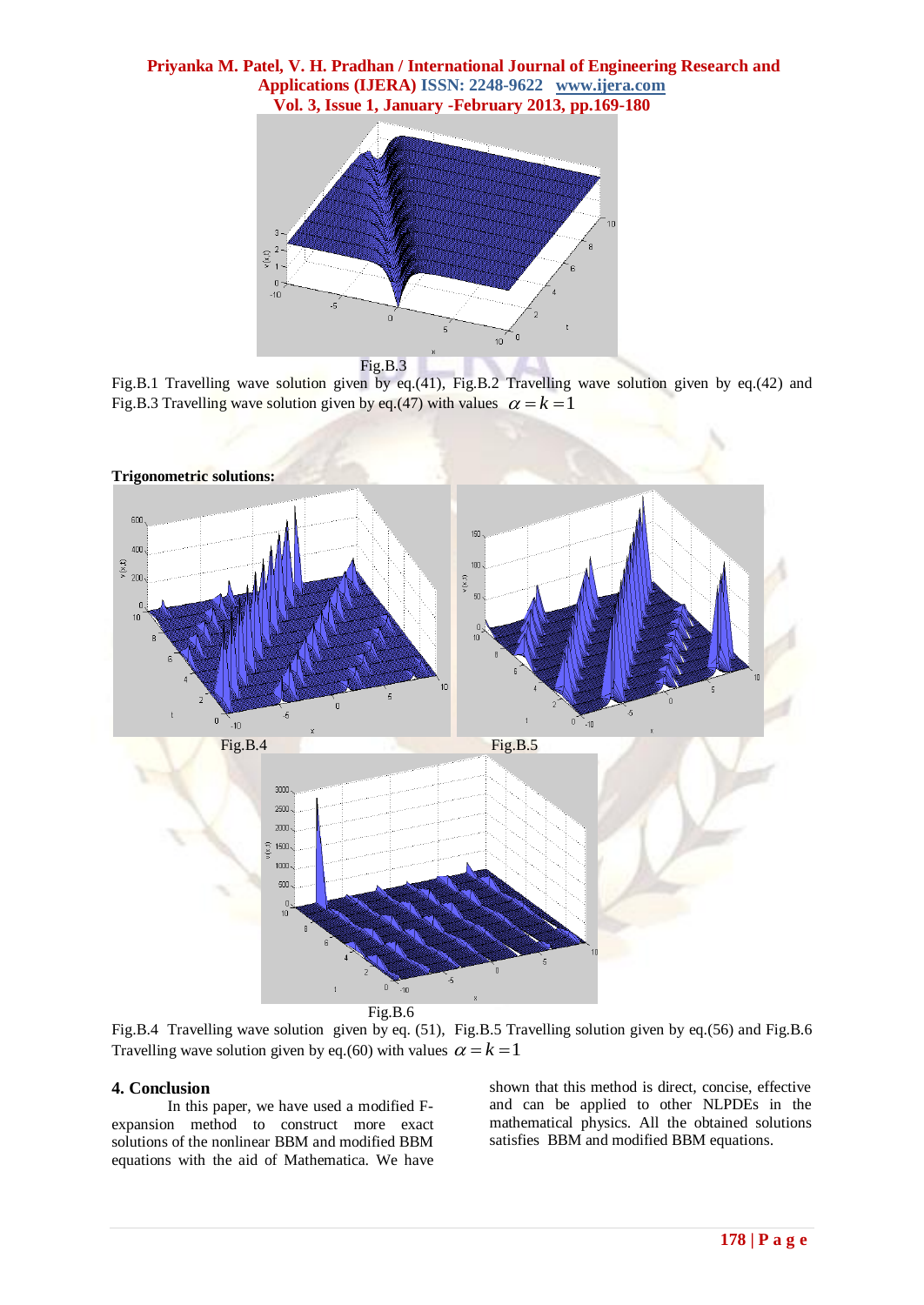## **Appendix A**

| Relations                          |                      |                                | between values of $(A, B, C)$ and corresponding $F(\xi)$ in Riccati equation |
|------------------------------------|----------------------|--------------------------------|------------------------------------------------------------------------------|
| $F(\xi) = A + BF(\xi) + CF^2(\xi)$ |                      |                                |                                                                              |
| $\boldsymbol{A}$                   | $\boldsymbol{B}$     | $\mathcal{C}$                  | $F(\xi)$                                                                     |
| $\boldsymbol{0}$                   | $\mathbf{1}$         | $-1$                           | $\frac{1}{2} + \frac{1}{2} \tanh\left(\frac{\xi}{2}\right)$                  |
| $\overline{0}$                     | $-1$                 | $\mathbf{1}$                   | $\frac{1}{2} - \frac{1}{2} \coth\left(\frac{\xi}{2}\right)$                  |
| $\frac{1}{2}$                      | $\boldsymbol{0}$     | $\mathbf{1}$<br>$\overline{2}$ | $\coth(\xi) \pm \csc h(\xi)$ , $\tanh(\xi) \pm i \sec h(\xi)$                |
| $\mathbf{1}$                       | $\overline{0}$       | $-1$                           | $\tanh(\xi)$ , $\coth(\xi)$                                                  |
| $\frac{1}{2}$                      | $\overline{0}$       | $\frac{1}{2}$                  | $\sec(\xi) + \tan(\xi) \cdot \csc(\xi) - \cot(\xi)$                          |
| $-\frac{1}{2}$                     | $\overline{0}$       | $\frac{1}{2}$                  | $\sec(\xi) - \tan(\xi) \cdot \csc(\xi) + \cot(\xi)$                          |
| $1(-1)$                            | řΨ<br>$\overline{0}$ | $1(-1)$                        | $tan(\xi)$ , $cot(\xi)$                                                      |
| $\boldsymbol{0}$                   | $\overline{0}$       | $\neq 0$                       | $\frac{1}{C\xi+m}$ ( <i>m</i> is an arbitrary constant)                      |
| arbitrary<br>constant              | $\boldsymbol{0}$     | $\overline{0}$                 | $A \xi$                                                                      |
| arbitrary<br>constant              | $\neq 0$             | $\boldsymbol{0}$               | $exp(B)-A$<br>$\boldsymbol{B}$                                               |

#### **References**

- [1]. A.I.Volpert, Vitaly A. Volpert, Vladimir A. Volpert, "Travelling wave solutions of parabolic systems", American systems", American Mathematical Society, (1993).
- [2]. A.Wazwaz, "New travelling wave solutions of different physical structures to generalized BBM equation", Elsevier, (2006), pp.358-362.
- [3]. G.Cai, Q.Wang, "A modified F-expansion method for solving nonlinear PDEs", Journal of Information and Computing Science", (2007), pp.03-16.
- [4]. J.Manafianheris, "Exact solutions of the BBM and MBBM equations by the generalized (G'/G)-expansion method",<br>International Journal of Genetic International Journal of Genetic Engineering, (2012), pp.28-32.
- [5]. J-H. He, "Soliton perturbation",Selected works of J-H.He, (2009), pp. 8453-8457.
- [6]. M.D.Abdur Rab, A.S.Mia, T.Akter, "Some travelling wave solutions of Kdv-Burger equation", International Journal of Mathematical Analysis, (2012), pp.1053- 1060.
- [7]. M.T.Alquran, "Applying differential transform method to nonlinear partial differential equations: A modified approach", Applications and Applied Mathematics:An International Journal, (2012), pp.155-163.
- [8]. M.T.Alquran, "Solitons and periodic solutions to nonlinear partial differential equations by the Sine-Cosine method", Applied Mathematics & Information